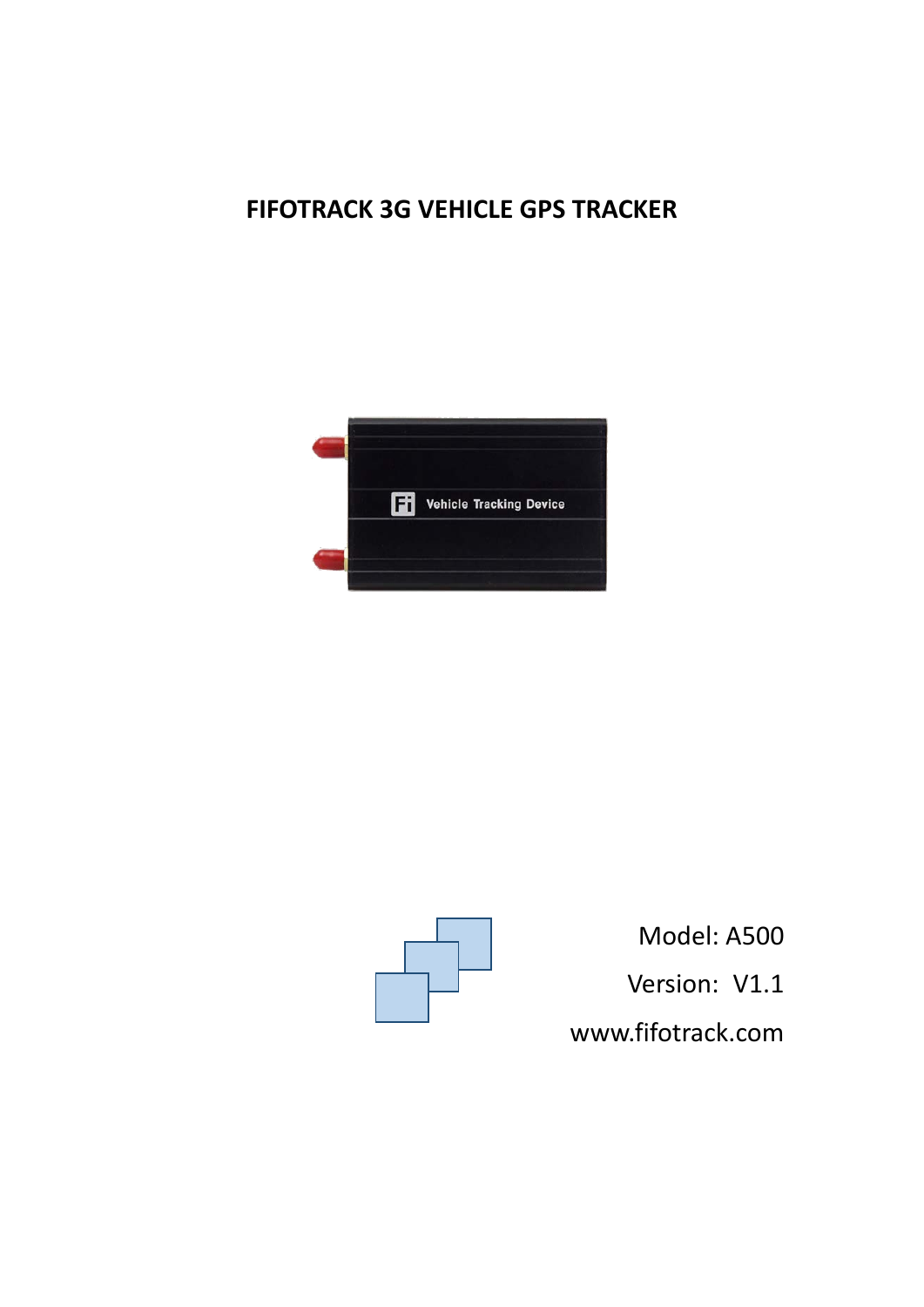

- All copyrights belong to Shenzhen fifotrack Solution Co., Ltd. You are not allowed to revise, copy or spread this file in any form without consent of fifotrack.
- $\odot$   $\Box$  is trademark of fifotrack, protected by law.
- Please read this user guide carefully before installation to avoid any possible personal injury or property loss.

### **Revision History**

| <b>Version</b> | Author  | <b>Revision Date</b> | Description of change |
|----------------|---------|----------------------|-----------------------|
| V1.1           | Cici Wu | Oct 15, 2016         | Initial revision      |

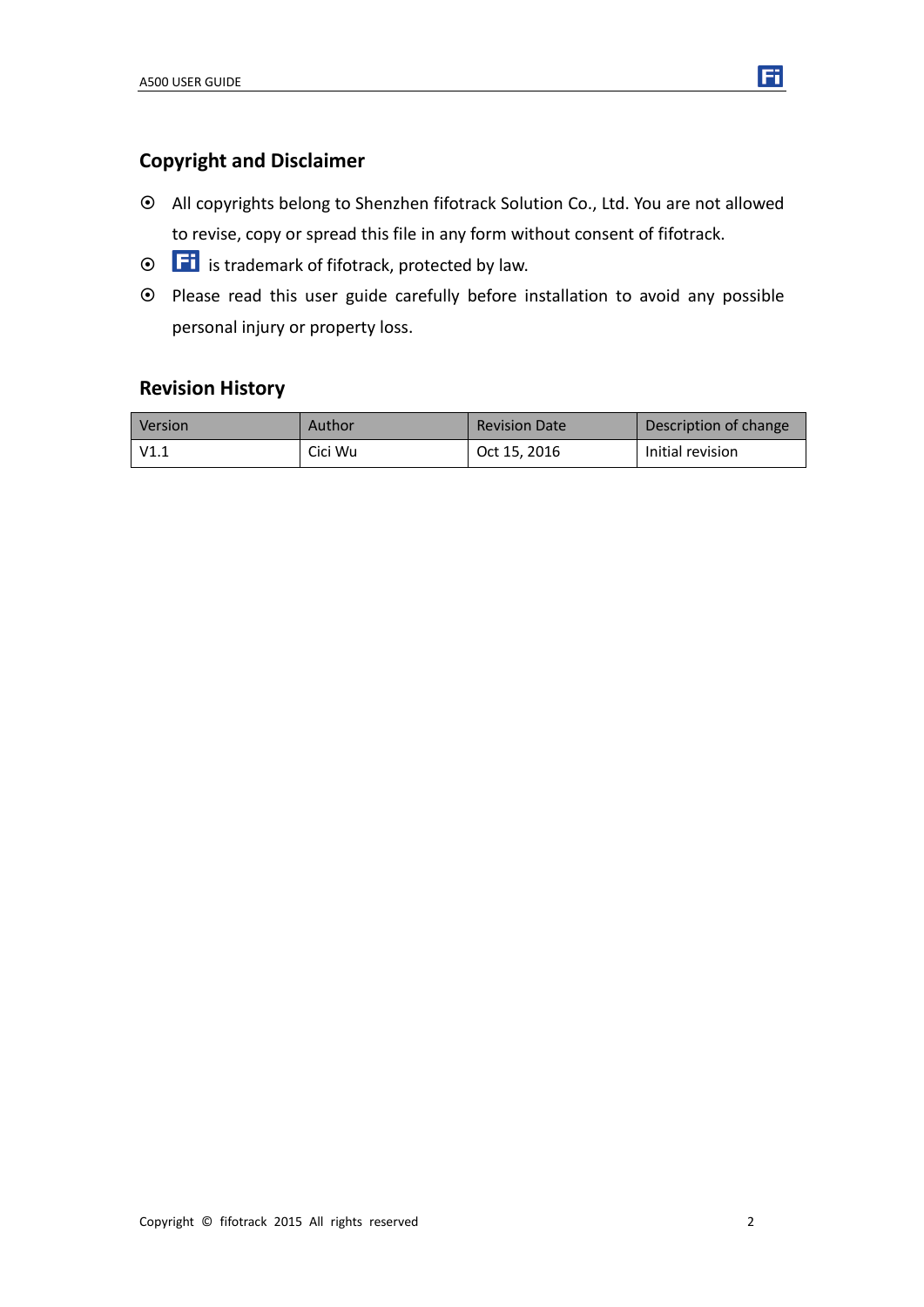# **Related Files**

| <b>Version</b> | <b>File</b>                                                                                                         | <b>Remarks</b>                    |
|----------------|---------------------------------------------------------------------------------------------------------------------|-----------------------------------|
| V1.1           | <fifotrack a500="" and="" command<="" gprs="" protocol="" td=""><td>GPRS protocol between terminal</td></fifotrack> | GPRS protocol between terminal    |
|                | List>                                                                                                               | and server, command details of    |
|                |                                                                                                                     | GPRS/SMS/COM                      |
| V1.1           | <fifotrack guide="" parameter="" tool="" user=""></fifotrack>                                                       | PC software tool for parameters   |
|                |                                                                                                                     | configuration                     |
| V1.1           | <usb cable="" driver="" guide="" installation=""></usb>                                                             | How to install USB cable driver   |
| V1.1           | <firmware guide="" upgrade=""></firmware>                                                                           | How to upgrade firmware           |
| V1.2           | <fifotrack guide="" reader="" rfid="" user=""></fifotrack>                                                          | How to use RFID Reader            |
| V1.1           | <fifotrack guide="" ibutton="" user=""></fifotrack>                                                                 | How to use iButton                |
| V1.1           | <fifotrack<br>Digital Temperature Sensor User</fifotrack<br>                                                        | How to use digital temperature    |
|                | Guide>                                                                                                              | sensor                            |
| V1.1           | <fifotrack camera="" guide="" user=""></fifotrack>                                                                  | How to use camera                 |
| V1.1           | <fifotrack fuel="" guide="" sensor="" ultrasonic="" user=""></fifotrack>                                            | How to use ultrasonic fuel sensor |
| V1.1           | <fifotrack fingerprint="" guide="" user=""></fifotrack>                                                             | How to use fingerprint scanner    |
|                | Download link: http://www.fifotrack.com/Support/Userguide/                                                          |                                   |

# **Related Software**

| Version                                                    | <b>Software</b>                                  | <b>Remarks</b>                     |  |  |
|------------------------------------------------------------|--------------------------------------------------|------------------------------------|--|--|
| V1.0                                                       | <parameter tool=""></parameter>                  | Parameter configuration tool on PC |  |  |
| V1.11.0                                                    | <pl2303 driverinstaller="" prolific=""></pl2303> | Driver for USB cable               |  |  |
| V1.0                                                       | < Firmware Upgrade Suite>                        | Tool for firmware upgrade          |  |  |
| Download link: http://www.fifotrack.com/Support/Userguide/ |                                                  |                                    |  |  |

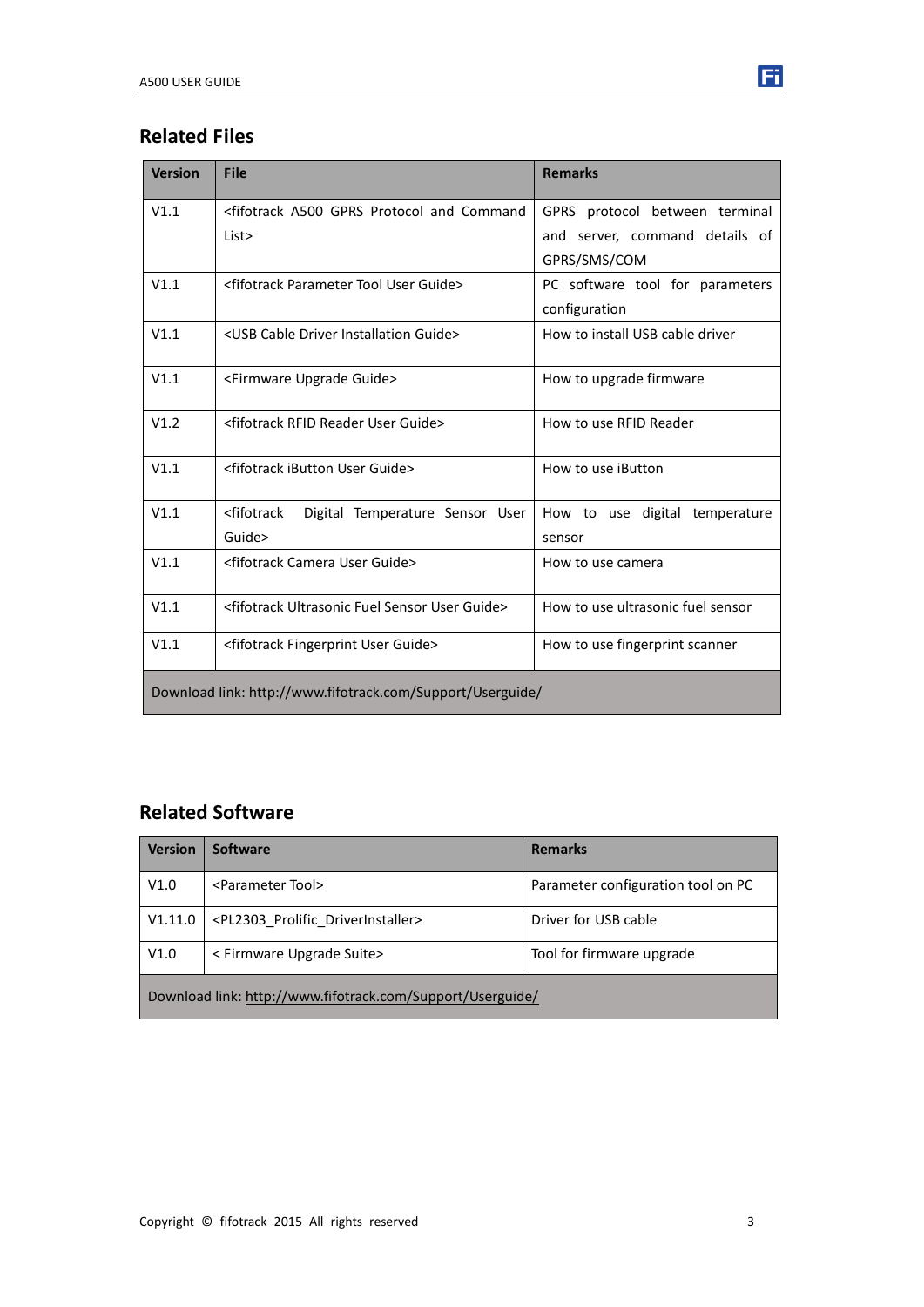# **Contents**

| . 14 |
|------|
|      |
|      |
|      |
|      |
|      |
|      |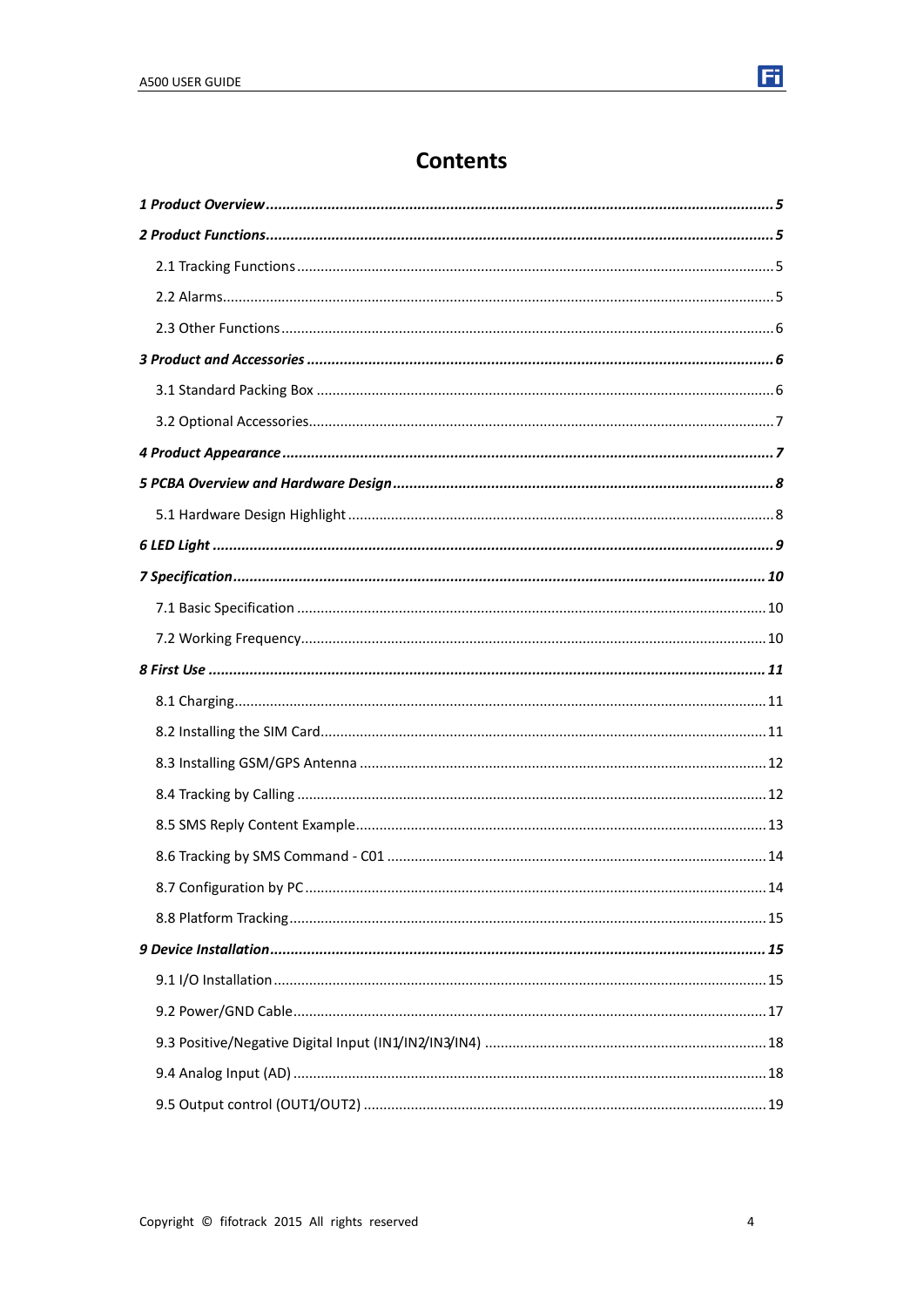

### <span id="page-4-0"></span>**1 Product Overview**

A500 is an advanced 3G model which is suitable for fleet management, public transportation management, school bus management, taxi operation management, vehicle insurance company management, rent car management and private car antitheft, etc.. A500 supports RS232 and 1-wire protocol, this enables A500 to have powerful functions such as photographing, driver identification and management, impulse detection and temperature monitoring.

Besides the advanced functions, A500 has full functions to cover the normal demands of vehicle tracking. Not only fuel monitoring, harsh acceleration/braking alarm, driving behavior analysis, but also has custom digital input, jamming detection, two-way calling and OTA function. A500 uses own FIFOTRACK GPRS PROTOCOL which is simple and practical; this enables the customers to integrate on their own platform efficiently.

### <span id="page-4-1"></span>**2 Product Functions**

#### <span id="page-4-2"></span>2.1 Tracking Functions

- GPS+GSM Base Station Dual Tracking
- Real Time Tracking
- **•** Time Interval Tracking
- **•** Distance Tracking
- **•** Direction Change Tracking
- <span id="page-4-3"></span>Mobile Phone Tracking

### 2.2 Alarms

- SOS Alarm
- GPS Antenna Cut Alarm
- External Power Cut Alarm
- Engine/Door Status Alarm
- **•** Maintenance remind
- GEO-Fence Alarm
- **•** Speeding Alarm
- Idling Alarm
- Fatigue Driving Alarm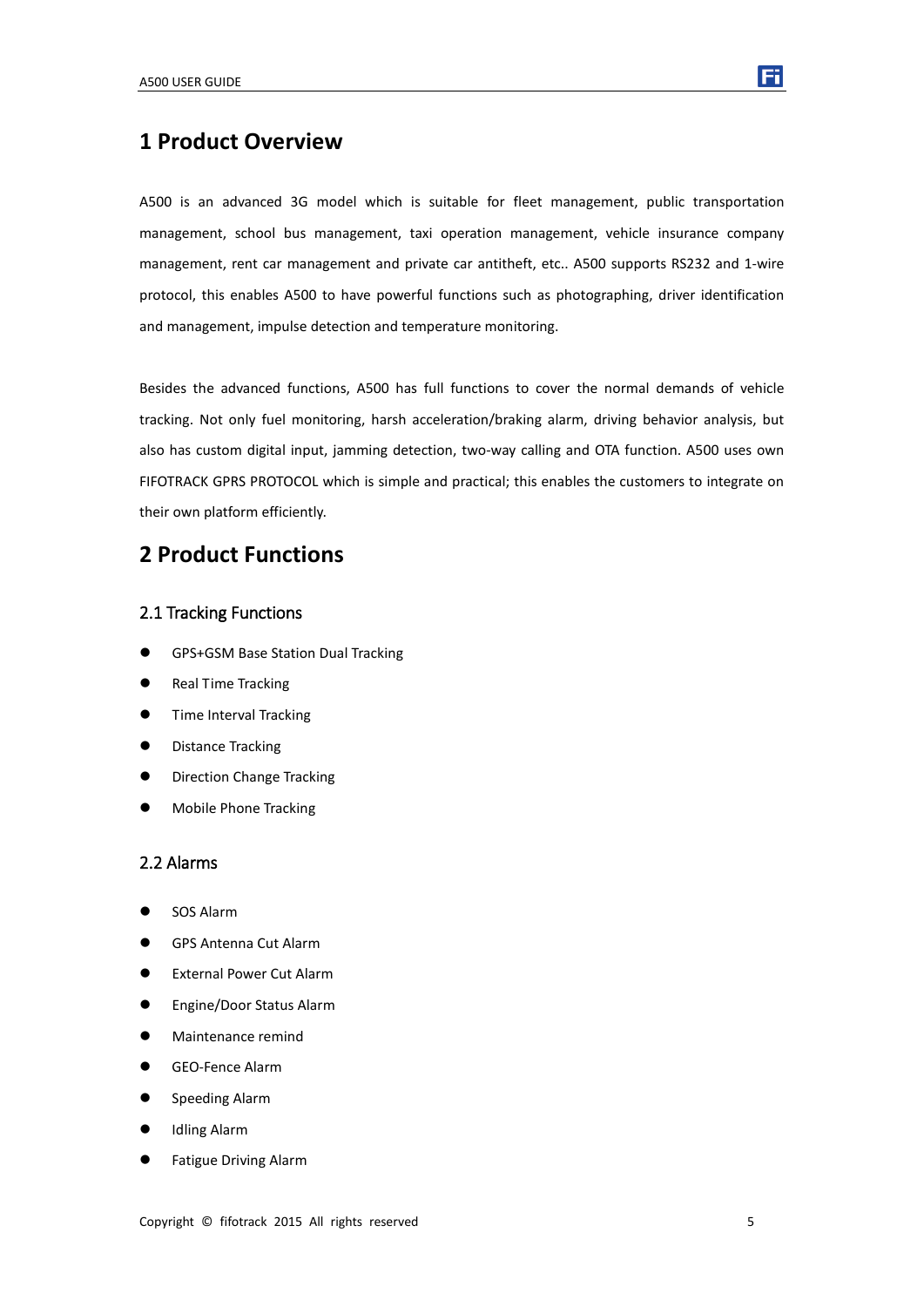

- **+ Harsh Acceleration Alarm**
- Harsh Braking Alarm
- **•** Parking Overtime Alarm
- GPS Jamming Alarm
- GSM Jamming Alarm
- **•** Internal Battery Low Alarm
- <span id="page-5-0"></span>External Battery Low Alarm

### 2.3 Other Functions

- Stop Car Remotely
- 8 MB Flash Memory
- **•** Custom Digital Input
- $\bullet$  OTA
- Uploading Mode Settings for ACC ON/ACC OFF
- Roaming Time Interval Setting
- $\bullet$  Mileage And Running Time Settings
- **•** Tacking picture via camera (Optional)
- Driver identification and management via RFID Reader, i-Button, fingerprint scanner (Optional)
- Fuel sensor (Optional)
- **•** Temperature sensor (Optional)
- Voice monitoring (Optional)
- **•** Two-way Calling(Optional)
- <span id="page-5-1"></span>Impulse detection (Default speedometer detection)

# **3 Product and Accessories**

#### <span id="page-5-2"></span>3.1 Standard Packing Box









Main Unit Wire GPS Antenna GSM Antenna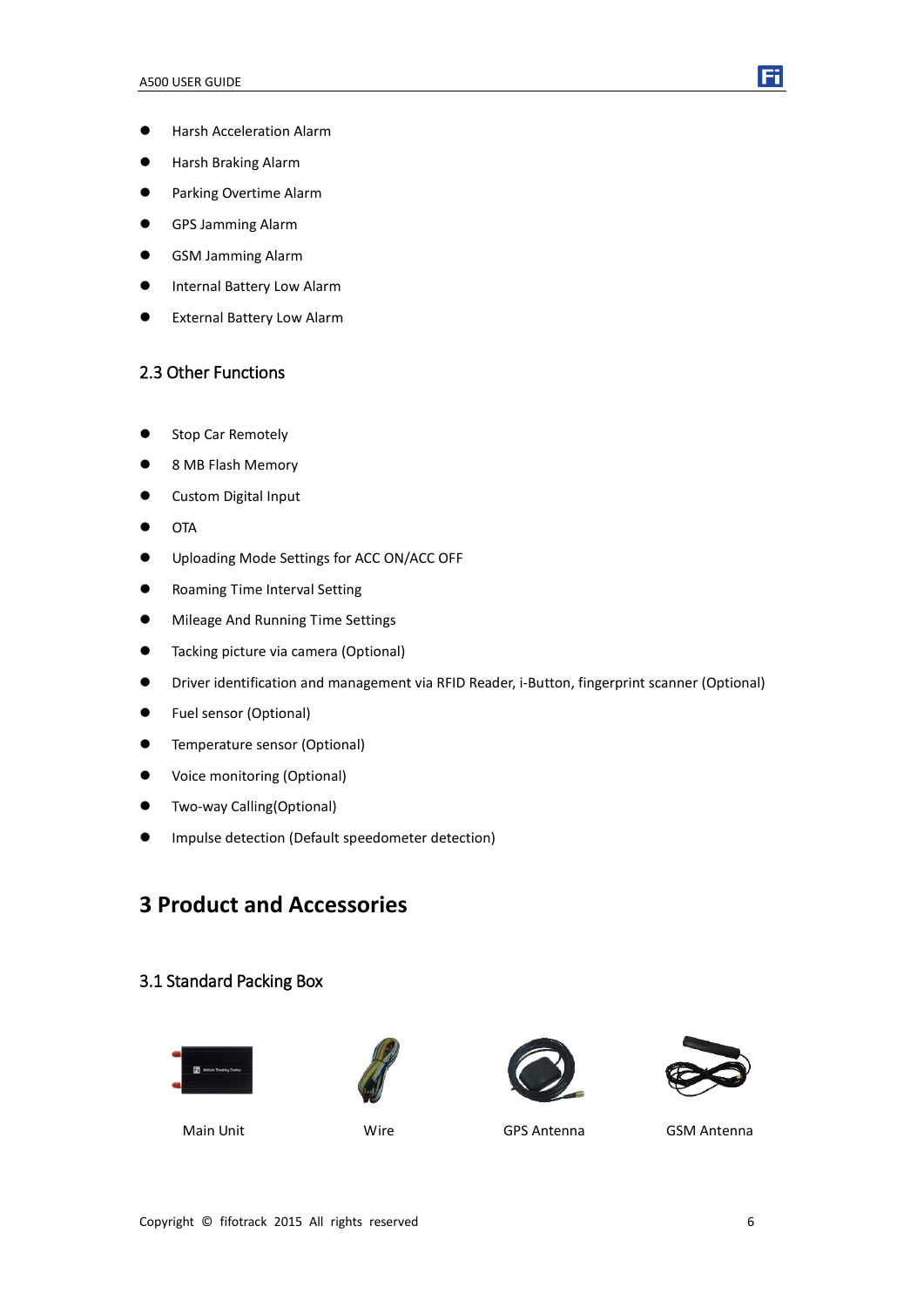### <span id="page-6-0"></span>3.2 Optional Accessories



USB Cable **Relay** Relay Microphone Speaker

 $\overline{O}$ 





Fi





Camera i-Button Reader

TUB01 ultrasonic fuel sensor



Fingerprint

# <span id="page-6-1"></span>**4 Product Appearance**

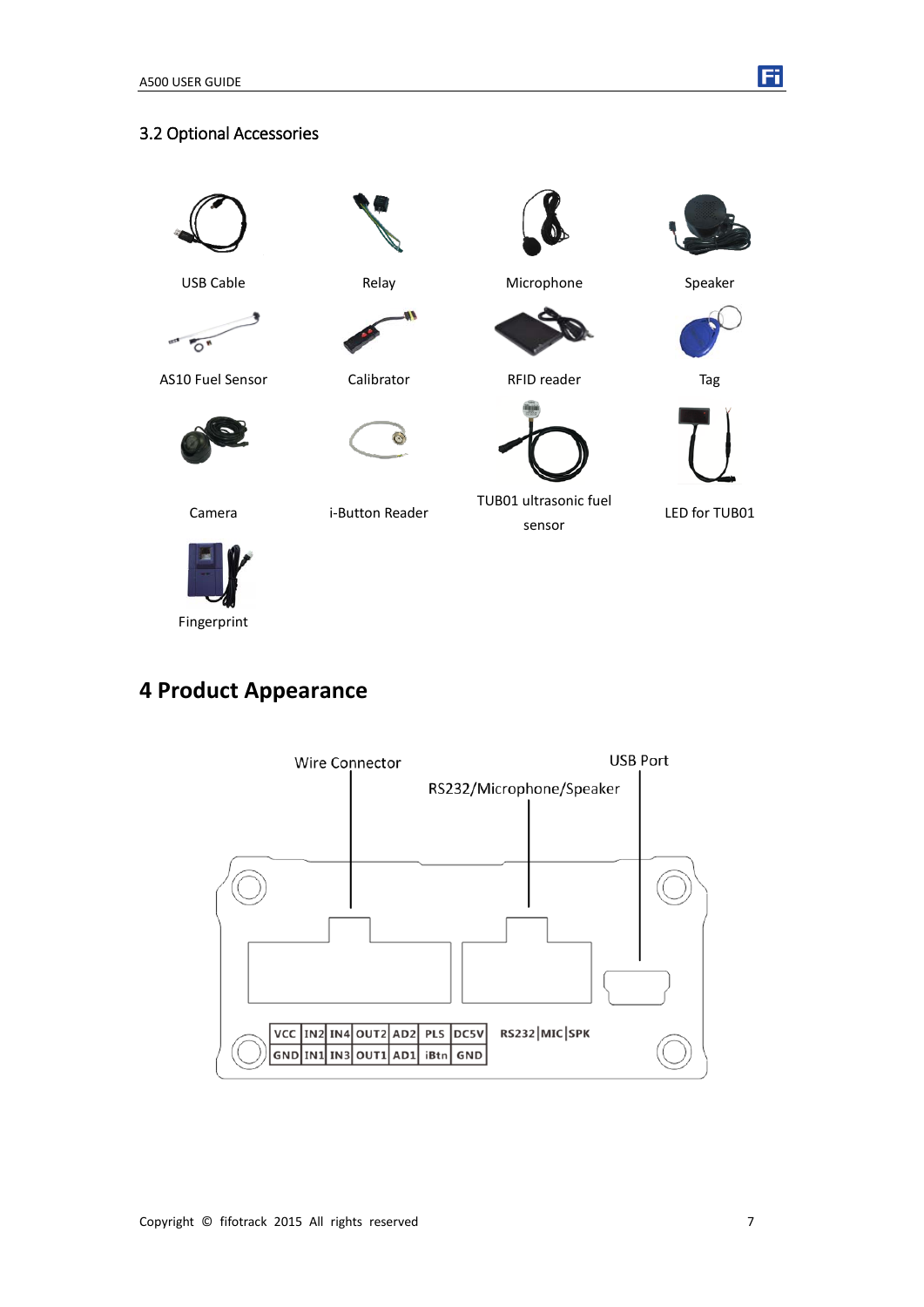

# <span id="page-7-0"></span>**5 PCBA Overview and Hardware Design**





### <span id="page-7-1"></span>5.1 Hardware Design Highlight

**Protection for sudden-change of auto power supply:** When the vehicle starts or is running, the power voltage will have a wave of change. Our product supports voltage 11V-36V. When the external power supply is below 10.5V, with low voltage detection, it will be automatically cut. When external power supply is over 36V or has high voltage peak, the product will trigger high-voltage protection through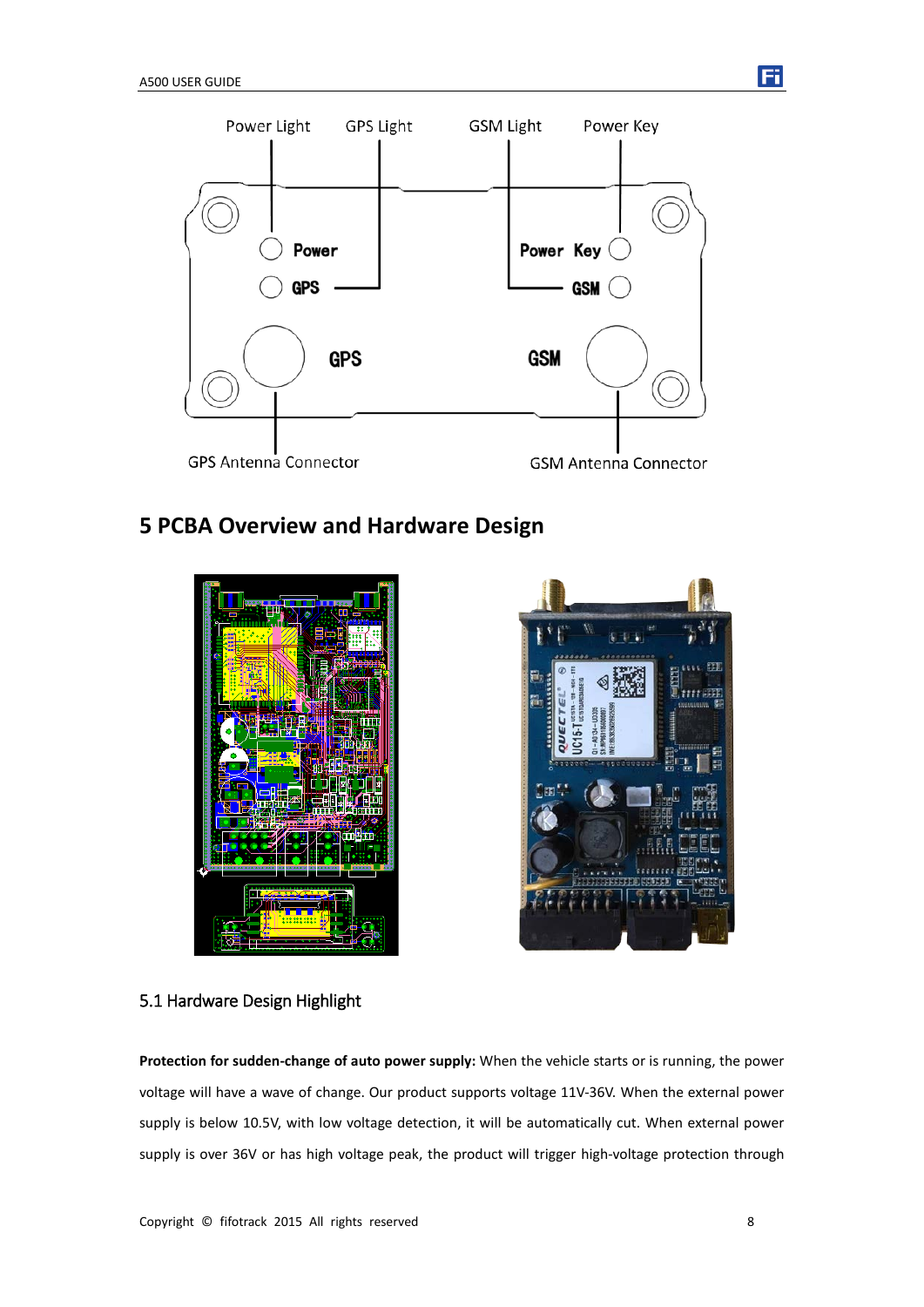clamping, anti-pulse, and high voltage detection. This ensures the product to operate normally under high voltage.

**Auto power transient pulse:** When the vehicle starts or is running, it will generate high-voltage transient pulse with a range of hundreds of volts. If the product's circuit is not well designed, it is very easy to get damaged, and can't be used. Through multistage transient pulse protection and anti high-voltage surge protection, the product's power circuit is well protected, and it can operate stably.

**Electromagnetic immunity:** When the vehicle starts, the clock, RF, display screen and USB are very easy to be interfered by electric spark, which causes the product to operate unstably. Through PCB layout and ground wire handling, the product can work stably under interfered environment.

**Anti static:** The vehicle product's working condition is complex. It is very easy to be influenced by static, which causes damage to the product's peripheral interfaces. Through ESD protection on circuit and ground wire handling, the static in the range of 8KV-15KV won't cause damage to product. This ensures the product's stability under complex working condition.

## <span id="page-8-0"></span>**6 LED Light**

| <b>GPS Light (Green)</b>         |                          |
|----------------------------------|--------------------------|
| Off                              | Power off or sleep       |
| Flash 0.1s on and 3S off         | GPS valid                |
| Flash every 0.1s                 | GPS antenna cut          |
| Flash 2s on and 2s off           | No GPS signal            |
| On                               | GPS module power problem |
| <b>GSM Light (Orange)</b>        |                          |
| Off                              | Power off or sleep       |
| Flash 0.1s on and 3s off         | GSM available            |
| Flash every 0.1s                 | Device is initialing     |
| Flash 2s on and 2s off           | No GSM                   |
| <b>External Power Light(Red)</b> |                          |
| Off                              | External power cut       |
| Flash every 0.1s                 | External power low       |
| On                               | External power normal    |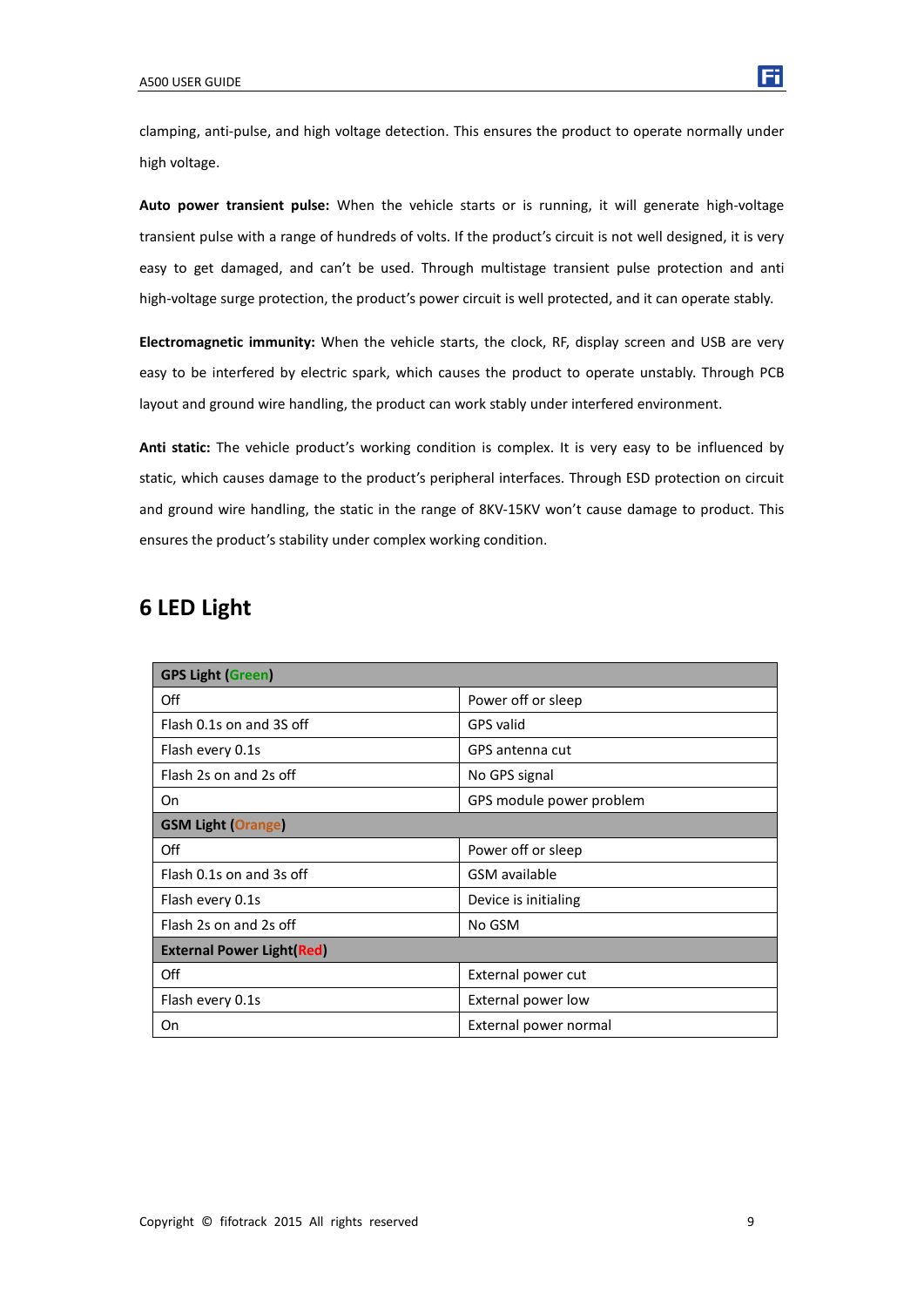# <span id="page-9-0"></span>**7 Specification**

### <span id="page-9-1"></span>7.1 Basic Specification

| <b>Item</b>                  | <b>Specification</b>                                                 |
|------------------------------|----------------------------------------------------------------------|
| Dimension                    | 90*60*27mm                                                           |
| Weight                       | 145g                                                                 |
| <b>GSM Module</b>            | Quectel UC15                                                         |
| <b>GSM Frequency</b>         | Refer to chapter 7.2                                                 |
| <b>GPS Module</b>            | U-blox7Q                                                             |
| Input Voltage                | DC 11~36V/1.5A                                                       |
| <b>Internal Battery</b>      | 600mAh/3.7V                                                          |
| Power Consumption            | 30-65mA standby current                                              |
| <b>Internal Battery Life</b> | 100 hours in sleep mode, and 10 hours in normal working mode.        |
| <b>Operating Temperature</b> | -20°C~70°C                                                           |
| Humidity                     | 5%~95%                                                               |
| <b>LED Light</b>             | 3LED lights indicating GPS/GSM/External power status                 |
| Button/ Switch               | 1SOS Button, 1 power switch                                          |
| Flash Memory                 | 8MB(GPSR data 20400 units, SMS data 300 units)                       |
| Sensor                       | 3D Accelerator sensor                                                |
| <b>GPS Sensitivity</b>       | $-161dBm$                                                            |
| <b>GPS Start Speed</b>       | Cold start 35s                                                       |
|                              | Hot start 1s                                                         |
| Position Accuracy            | 10 <sub>m</sub>                                                      |
| I/O Port                     | 4 digital input - 1 negative input, 1 positive input, 2 custom input |
|                              | (Default 1 positive input, 1 negative input)                         |
|                              | 2 analog input, voltage range:                                       |
|                              | $AD1 \approx 0 \approx 6$ V                                          |
|                              | AD2 $\approx$ 0 $\approx$ 12V                                        |
|                              | 2 output                                                             |
|                              | 1 RS232 port (camera/RFID reader/ultrasonic fuel sensor/fingerprint) |
|                              | 1-wire protocol (temperature sensor/i-Button)                        |
|                              | 1 Impulse detection (Default speedometer detection)                  |
|                              | 1 USB port                                                           |

# <span id="page-9-2"></span>7.2 Working Frequency

|           | <b>UMTS Frequency/MHz</b> |     |      | <b>GSM Frequency/MHz</b> |     |     |      |      |
|-----------|---------------------------|-----|------|--------------------------|-----|-----|------|------|
| A500 Type | 850                       | 900 | 1900 | 2100                     | 850 | 900 | 1800 | 1900 |
| Type-A    |                           |     |      |                          |     |     |      |      |
| Type-E    |                           |     |      |                          |     |     |      |      |
| Type-T    |                           |     |      |                          |     |     |      |      |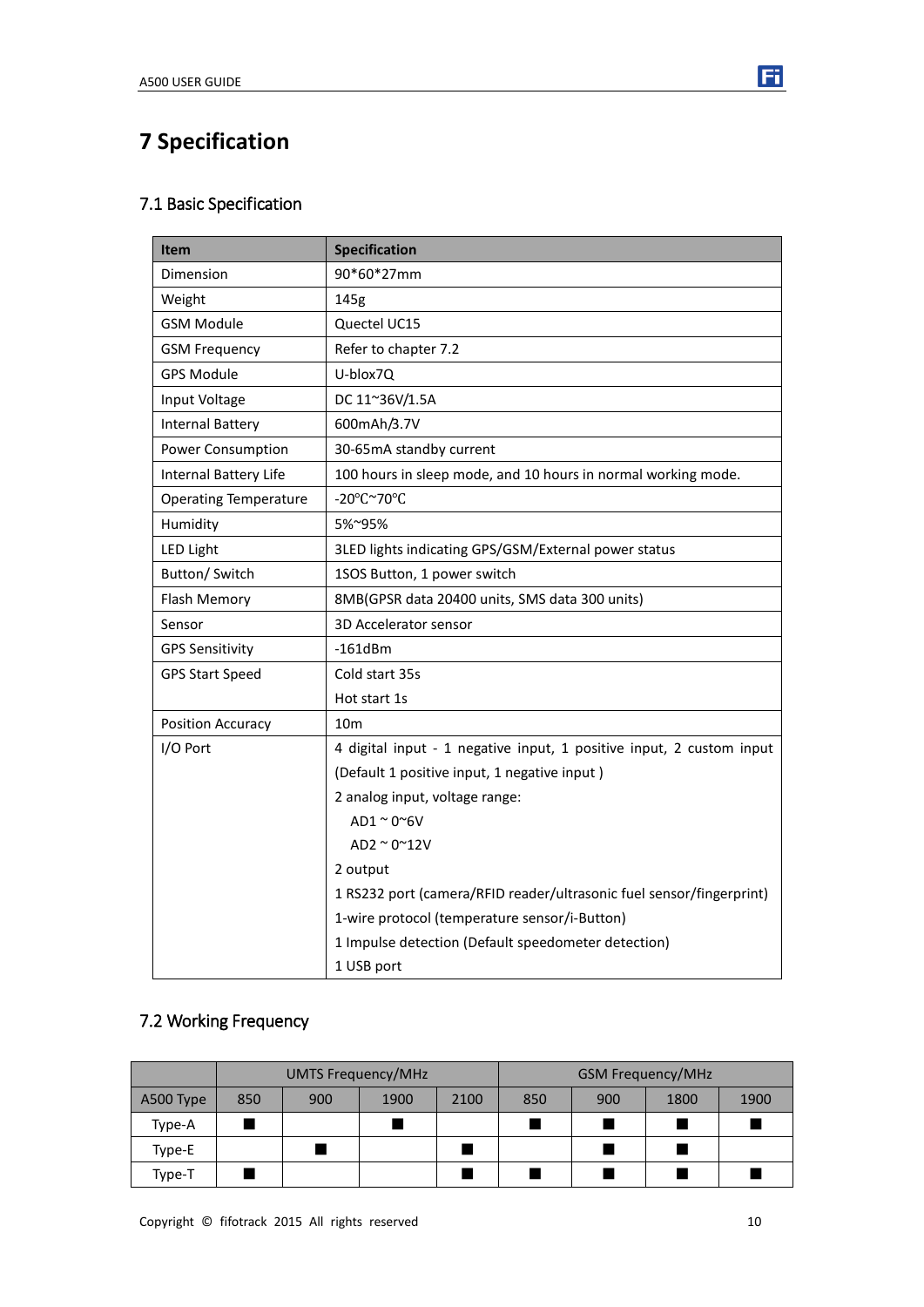### <span id="page-10-0"></span>**8 First Use**

#### <span id="page-10-1"></span>8.1 Charging

First time use A500, please connect positive wire(+ Red) and ground wire(-black) to 12V or 24V external power supply, charging device for at least 2 hours, 3 hours is suggested. Before installation, ensure all of the parameters setting and test are finished.

#### <span id="page-10-2"></span>8.2 Installing the SIM Card

- **•** Device supports 2G and 3G network.
- **•** Ensure the SIM card has enough balance.
- **•** Ensure PIN code has been closed.
- Authorization SOS numbers can't work well if SIM card doesn't have caller ID service. E.g.: device can't reply SMS to authorization SOS number because SIM card can't identify incoming call.
- SIM card should have GPRS function for platform tracking.
- Turn off device before SIM card installation.



**Screw off and open the front cover**



**Insert SIM card into SIM card slot** Make sure the chip is facing to PCB. Pay attention to the cutaway angle direction of SIM card.



**Close front cover and lock the screw**

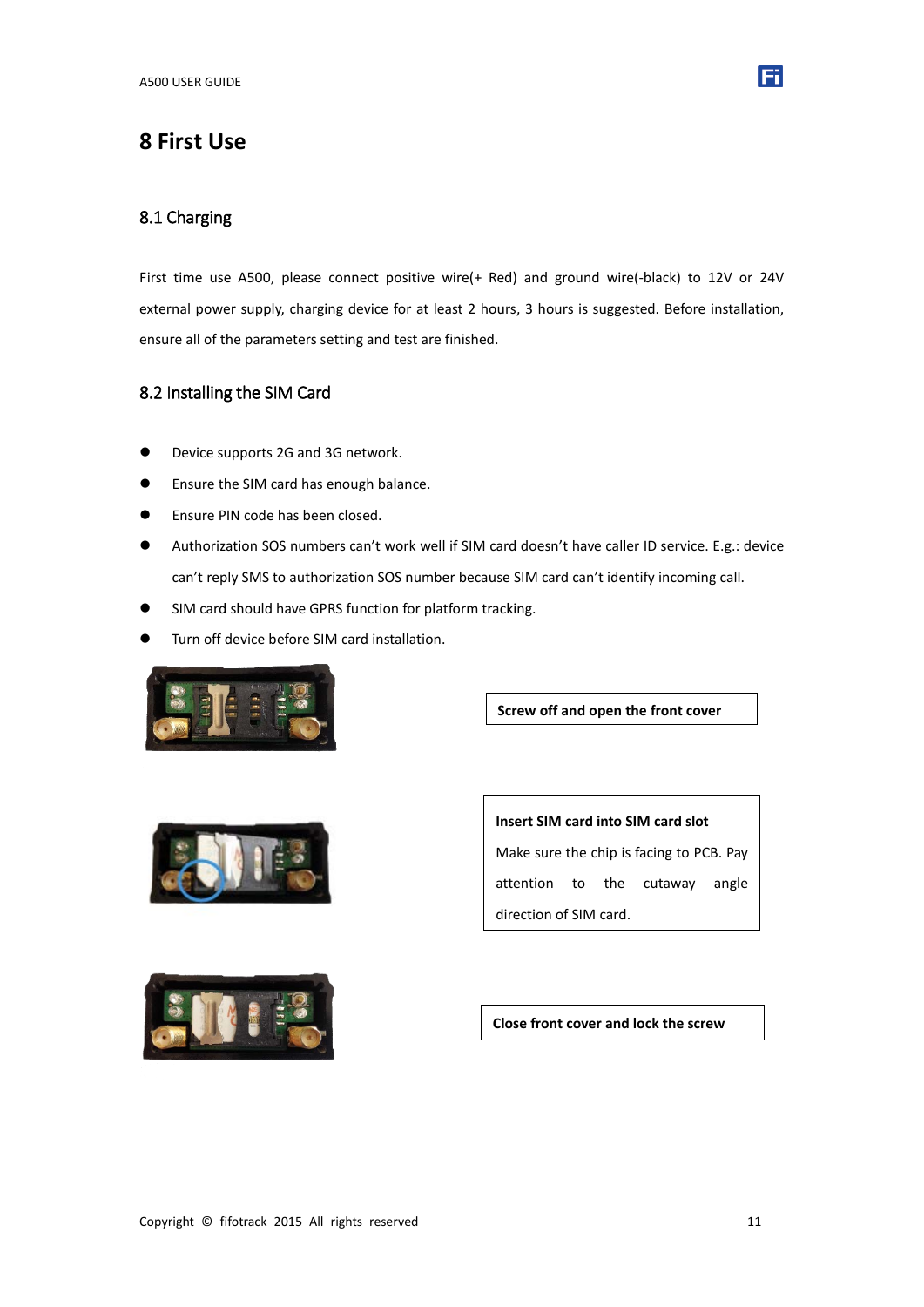<span id="page-11-0"></span>

Connect GSM Antenna to SMA connector with "GSM" silk. The GSM antenna's signal is omnidirectional, you can hide it anywhere that is far from the power supply.

Connect GPS Antenna to SMA connector with "GPS" silk. GPS antenna should face to the sky for stronger GPS signal reception, and the silvery silk side should be downward. Fix GPS antenna with double sided tapes for stable signal reception.

<span id="page-11-1"></span> $\triangle$  Don't install the GPS antenna where shielded by metal. For example, inside a metal can.

#### 8.4 Tracking by Calling

Call the SIM card number inside A500, you will get a SMS reply with Google map link. Click it for specific map location.



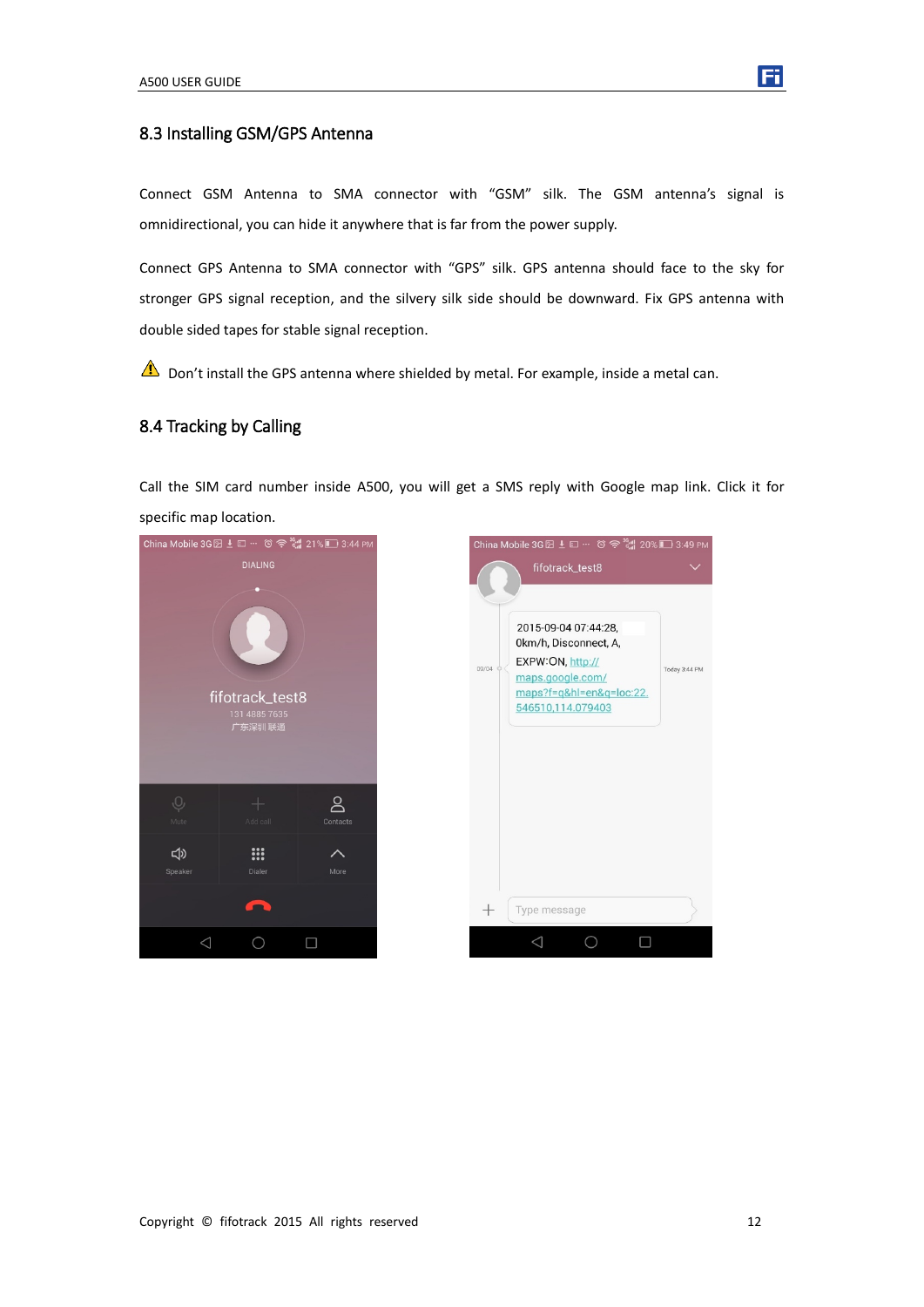#### A500 USER GUIDE



### <span id="page-12-0"></span>8.5 SMS Reply Content Example

2015-09-04 07:44:28, 0km/h, Disconnect, A, EXPW:ON,http://maps.google.com/maps

?f=q&hl=en&q=loc:22.546510,114.079403

#### **SMS Reply Format:**

| <b>Field</b>         | <b>Detail</b>                    | <b>Remarks</b>                          |  |  |
|----------------------|----------------------------------|-----------------------------------------|--|--|
| 2015-09-04 07:44:28  | Date and time, format YYMMDD     | Date and time                           |  |  |
|                      | hh:mm:ss                         |                                         |  |  |
| 0km/h                | Speed is 0km/h                   | Speed                                   |  |  |
| Disconnect           | <b>GPRS</b> disconnect           | GPRS connection status, "Disconnect" or |  |  |
|                      |                                  | "connect".                              |  |  |
| A                    | GPS vaild                        | GPS Status, "A" means GPS valid, "V"    |  |  |
|                      |                                  | means GPS invalid.                      |  |  |
| EXPW:ON              | External power on                | External power status. "ON"<br>means    |  |  |
|                      |                                  | external power normal, "OFF"<br>means   |  |  |
|                      |                                  | external power cut.                     |  |  |
| http://maps.google.c | Google map link, latitude in the | Google map link with latitude and       |  |  |
| om/maps              | front of longitude after "Loc".  | longitude, which can be opened directly |  |  |
| ?f=q&hl=en&q=loc:2   | Unit degree                      | on smart phone.                         |  |  |
| 2.546510,114.07940   | Latitude=22.546510°              |                                         |  |  |
| 3                    | Longitude=114.079403°            |                                         |  |  |
|                      |                                  |                                         |  |  |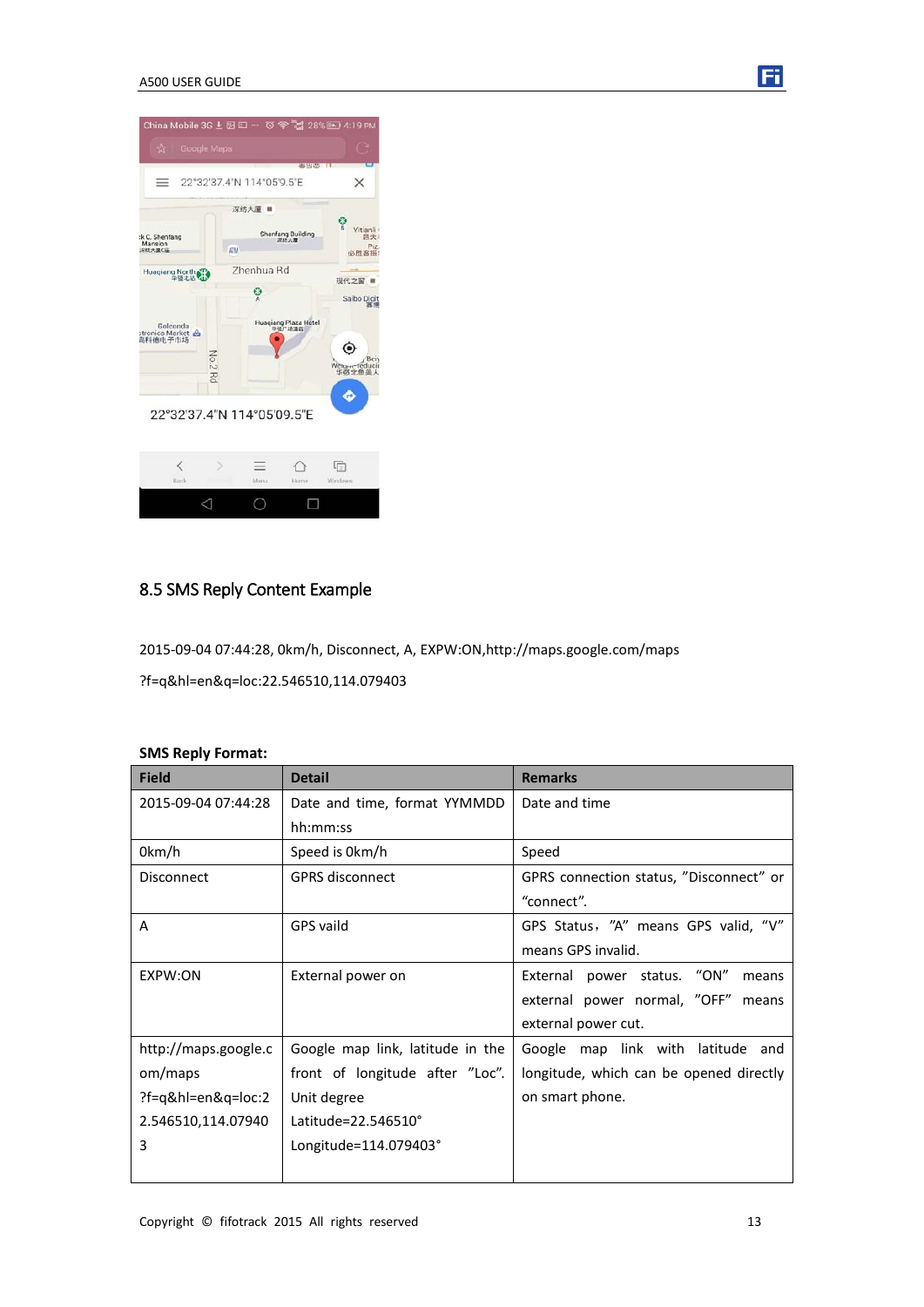

### <span id="page-13-0"></span>8.6 Tracking by SMS Command - C01

SMS Command: 000000,C01

SMS Reply: Current location



Note: Default SMS password is "000000", set new SMS password with B10 command. Please refer to <FIFOTRACK COMMAND LIST>for more details.

### <span id="page-13-1"></span>8.7 Configuration by PC

fifotrack company provide <FIFOTRACK PARAMETER TOOL> for configuration. Please download USB cable driver and install it before using parameter tool. Refer to <USB CABLE DRIVER INSTALLATION GUIDE> if need.



Connect A500 to PC with USB cable. Run "fifotrack Parameter Tool" software which will identify port automatically and read all of the current parameters.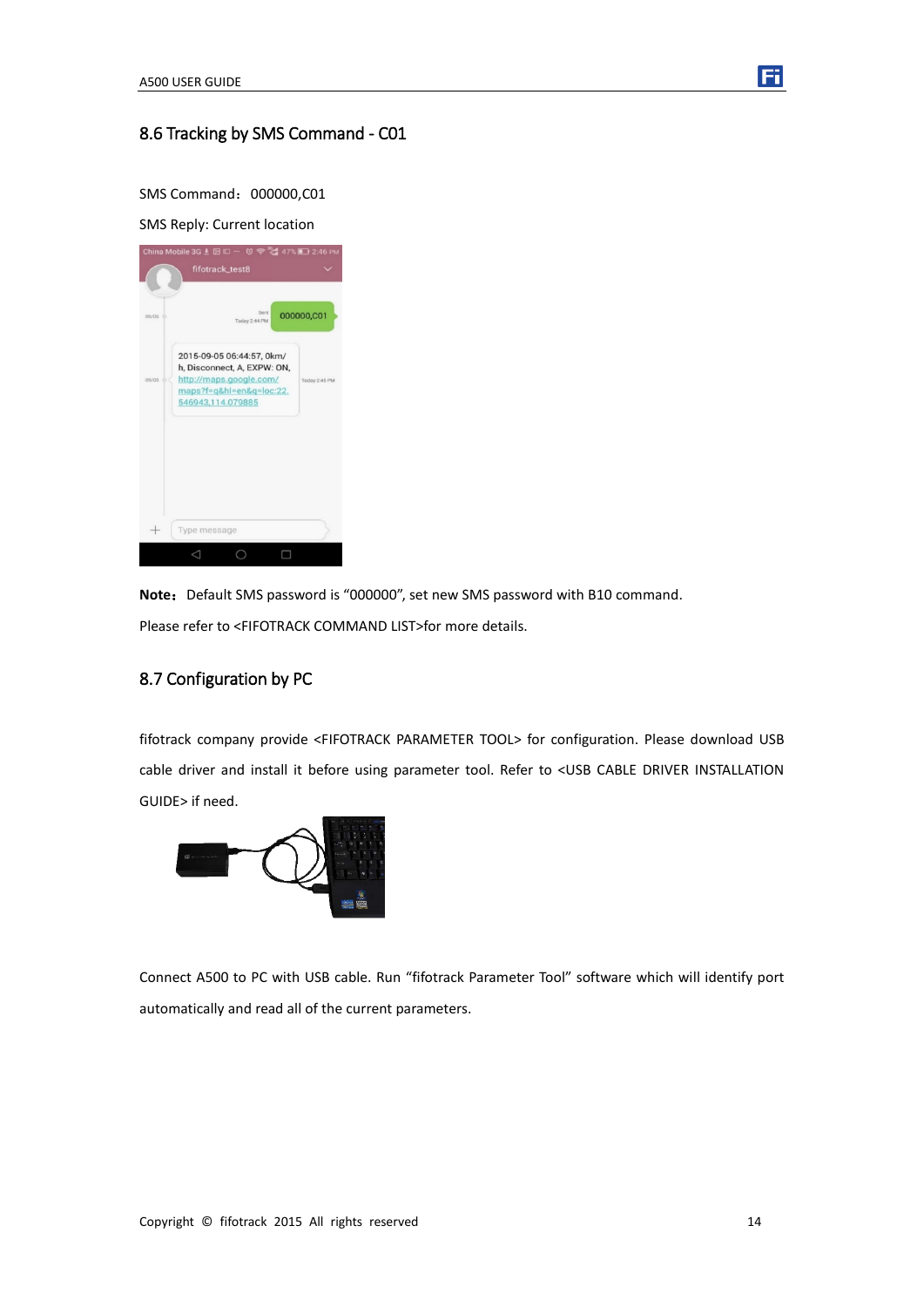| Ð<br>Parameter Tool V1.0                                                                                                                                                                                                                                                                                                           | ×<br>▭ |
|------------------------------------------------------------------------------------------------------------------------------------------------------------------------------------------------------------------------------------------------------------------------------------------------------------------------------------|--------|
| 9600<br>Default<br>COM6<br>Open<br>▾╎<br>▼<br>${\tt GPRS}$<br>Main Parameter   Alarm Setting   Terminal Info                                                                                                                                                                                                                       |        |
| Mode<br>Timing Upload Setting<br>▼<br>Timing Interval<br>IP<br>s.<br>Roaming Interval<br>Port<br>lo.<br>In<br>z.<br>ACC OFF Interval<br>APN<br>lo.<br>z.<br>Parking Interval<br>lо<br>APN Username<br>z.<br>APN Password<br>-Distance Upload Setting-<br>Tracker ID<br>Distance Interval<br>lo.<br>m<br>Read<br>Read<br>Set<br>Set |        |
| Port Closed                                                                                                                                                                                                                                                                                                                        |        |

<span id="page-14-0"></span>**Please read <FIFOTRACK PARAMETER TOOL USER GUIDE> for more details.** 

#### 8.8 Platform Tracking

You can use SMS commands B00, B01, B02, B03 to set server IP, port, APN and GPRS uploading interval.

<span id="page-14-1"></span>You can also set those parameters via parameter tool software on PC.

### **9 Device Installation**

### <span id="page-14-2"></span>9.1 I/O Installation

I/O wire has 14 pins, including power, digital positive and negative input, output, analog input, impulse detection and 1-wire protocol cables.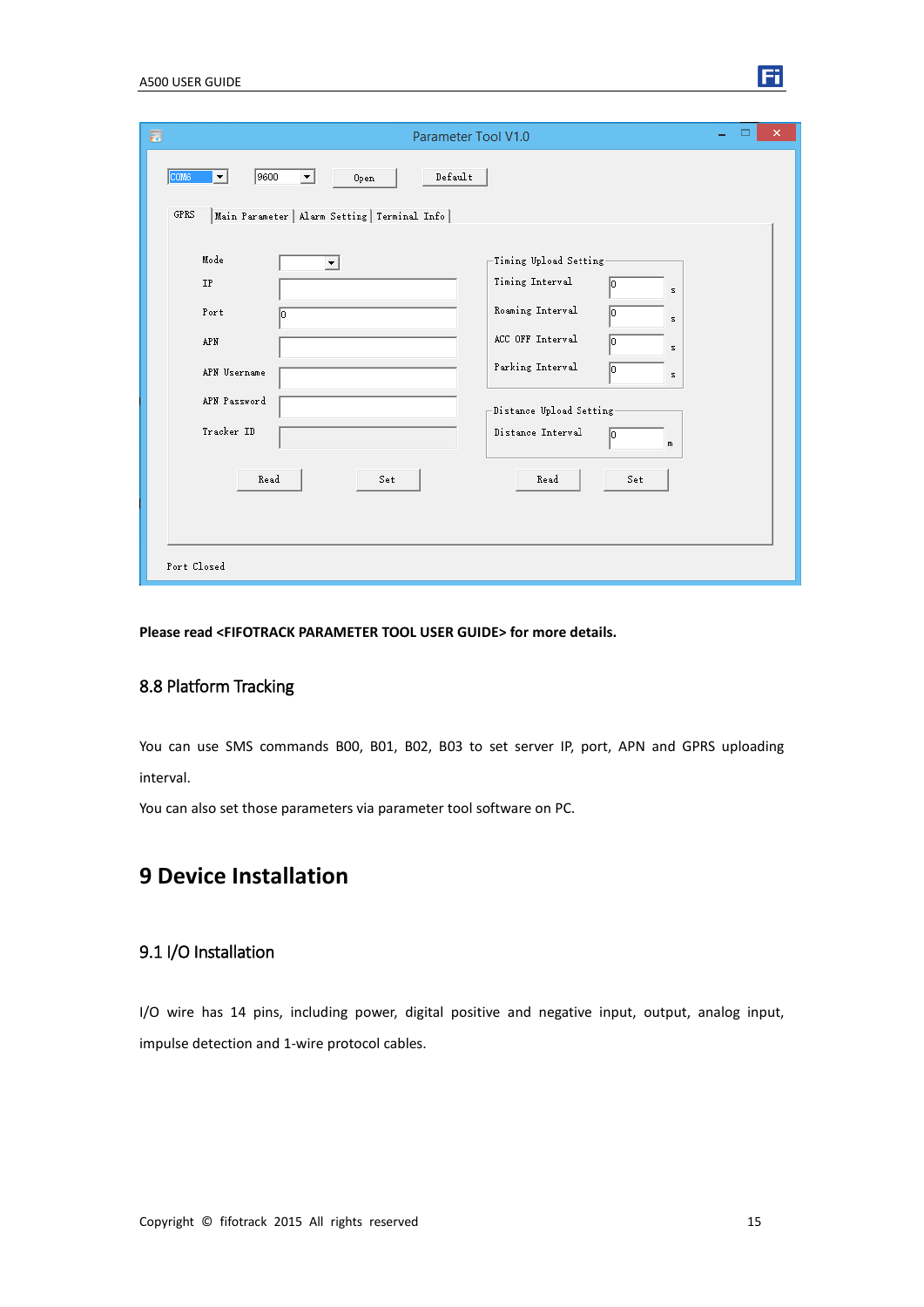

| <b>VCC</b> | IN <sub>2</sub> | IN4             | OUT2             | AD <sub>2</sub> | PLS  | DC5V       |
|------------|-----------------|-----------------|------------------|-----------------|------|------------|
| GND        | IN1             | IN <sub>3</sub> | OUT <sub>1</sub> | AD <sub>1</sub> | iBtn | <b>GND</b> |

| I/O              | Color        | <b>Function</b>                                                              |  |
|------------------|--------------|------------------------------------------------------------------------------|--|
| <b>VCC</b>       | Red          | Positive power, connect to positive of vehicle battery, input voltage range  |  |
|                  |              | 11-36V                                                                       |  |
| <b>GND</b>       | <b>Black</b> | GND, connect to negative of vehicle battery or the vehicle's iron part.      |  |
| IN <sub>2</sub>  | White        | Digital input2, positive input, default connect to ACC for status detection. |  |
| IN1              | White        | Digital input1, negative input (default SOS button)                          |  |
| IN4              | White        | Digital input4, custom input, default negative.                              |  |
| IN <sub>3</sub>  | White        | Digital input3, custom input, default positive.                              |  |
| OUT <sub>2</sub> | Yellow       | Output2                                                                      |  |
|                  |              | Output active: low level (0V)                                                |  |
|                  |              | Output inactive: open drain (OD)                                             |  |
|                  |              | Max open-drain (inactive) voltage: 45V                                       |  |
|                  |              | Max current for output low voltage (valid): 500mA                            |  |
| OUT1             | Yellow       | Output1                                                                      |  |
|                  |              | Output active: low level (0V)                                                |  |
|                  |              | Output inactive: open drain (OD)                                             |  |
|                  |              | Max open-drain (inactive) voltage: 45V                                       |  |
|                  |              | Max current for output low voltage (valid): 500mA                            |  |
| AD <sub>2</sub>  | Blue         | 12 bits analog input, supports voltage range 0-12V. Connect to external      |  |
|                  |              | sensor, e.g., fuel sensor.                                                   |  |
| AD1              | Blue         | 12 bits analog input, supports voltage range 0-6V. Connect to external       |  |
|                  |              | sensor, e.g., fuel sensor.                                                   |  |

固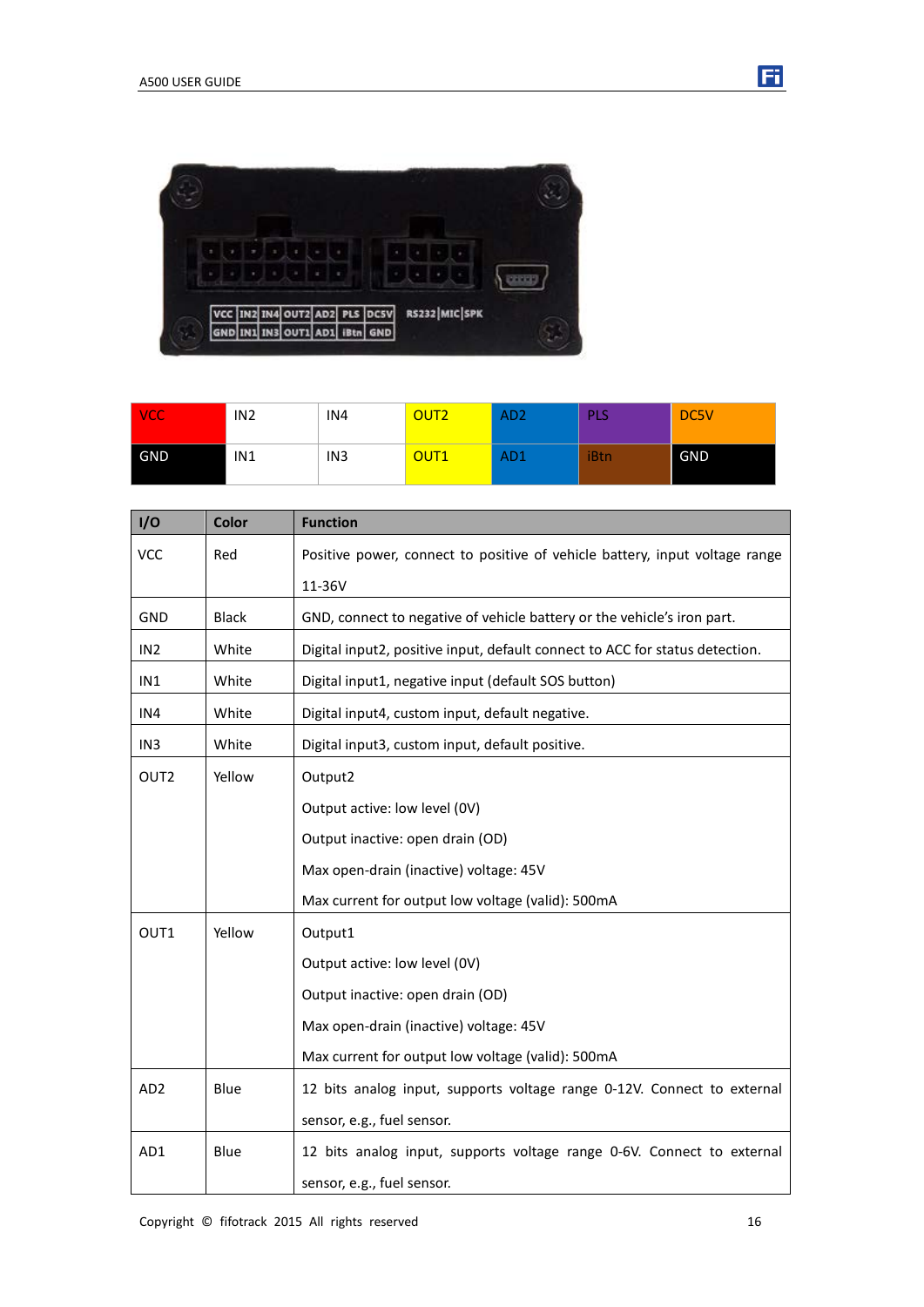| <b>PLS</b> | Purple       | Impulse detection, 0~100kHz                              |
|------------|--------------|----------------------------------------------------------|
| GND        | <b>Black</b> | 1-wire protocol port for i-Button and temperature sensor |
| DC5V       | Orange       |                                                          |
| iBtn       | Brown        |                                                          |

#### **RS232|MIC|SPK Port**

| DC5V       | MCU RS232 RX | MIC+ | SPK+ |
|------------|--------------|------|------|
| <b>GND</b> | MCU RS232 TX | MIC- | SPK- |

| I/O          | <b>Function</b>                                                      |  |  |
|--------------|----------------------------------------------------------------------|--|--|
| DC5V         | RS232 port for camera/RFID Reader/Ultrasonic fuel sensor/fingerprint |  |  |
| <b>GND</b>   | scanner or other RS232 interface devices.                            |  |  |
| MCU_RS232_RX |                                                                      |  |  |
| MCU_RS232_TX |                                                                      |  |  |
| MIC+         | Microphone port                                                      |  |  |
| MIC-         |                                                                      |  |  |
| SPK+         | Speaker port                                                         |  |  |
| SPK-         |                                                                      |  |  |

### <span id="page-16-0"></span>9.2 Power/GND Cable



**Ei**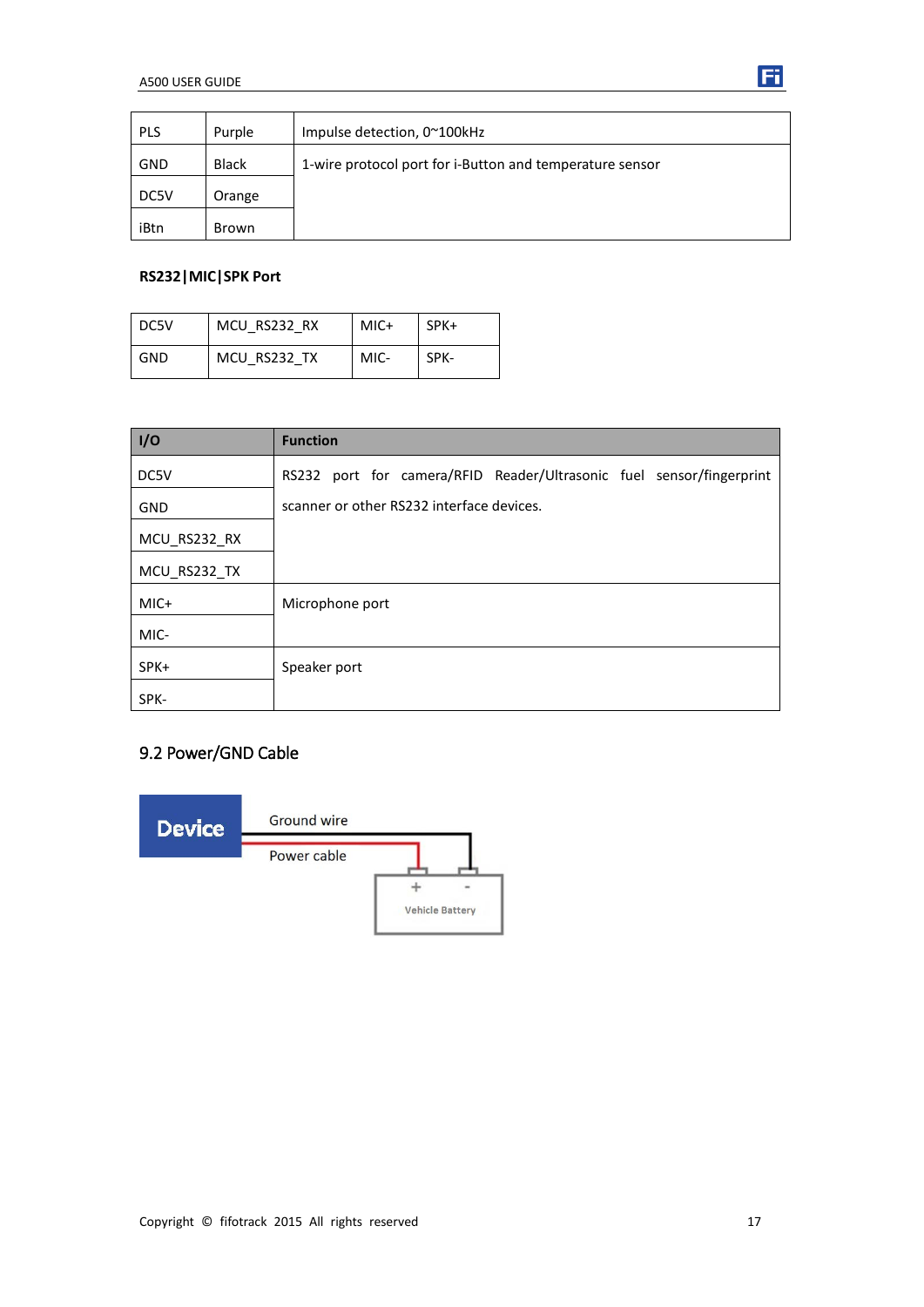### <span id="page-17-0"></span>9.3 Positive/Negative Digital Input (IN1/IN2/IN3/IN4)



### <span id="page-17-1"></span>9.4 Analog Input (AD)

A500 supports 2 AD input, whose voltage range:

AD1: 0~6V

AD2: 0~12V

Calculation formula:

AD1 Voltage=(AD1)\*3300\*2/4096

AD2 Voltage=(AD2)\*3300\*62/(4096\*15)

Note:*Original AD value is in hexadecimal. Convert it to decimal first, and then use the formula.*